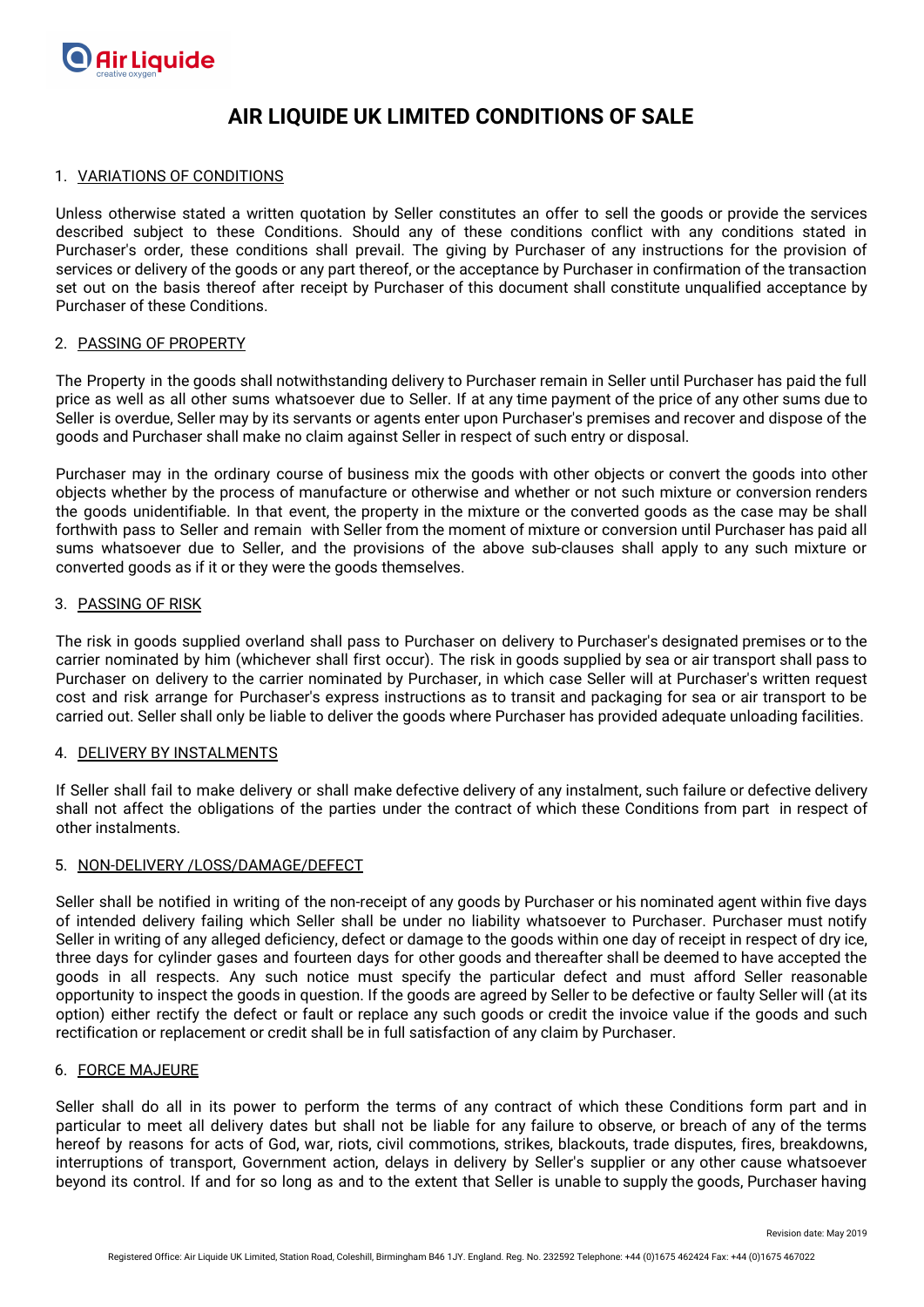

given written notice to Seller may, at its own cost and risk, order such quantities of goods as may be needed from other suppliers.

# 7. PRICE VARIATION

Unless specifically agreed otherwise, the price of goods and services shall be the price effective at the time of delivery.

VAT or any other tax then applicable will be charged at the rate prevailing at the time of supply.

# 8. CONTAINERS AND EQUIPMENT

All equipment, cylinders or containers enclosing or supporting the goods (postal packaging and rail ice cartons always excepted) shall remain the property of the Seller unless subject to a specific outright sale agreement.

If at any time Purchaser shall not have in its possession or control the number of containers or cylinders indicated by Seller's records Seller may treat the number of containers or cylinders which Purchaser is then so deficient, as lost, unless Purchaser can prove otherwise, to the satisfaction of Seller.

Seller shall be responsible for the repair and maintenance of equipment, cylinders and containers owned by Seller, however Purchaser shall pay for any loss or damage caused by Purchaser's obvious neglect or default. In the event of cylinders or containers owned by Seller being lost or destroyed whilst in Purchaser's possession or control Purchaser shall pay Seller the current replacement cost as specified by Seller.

Payment of a rental invoice for equipment, cylinders or containers is deemed conclusive (subject to transactions prior to date of invoice which have not been included in the invoice) as to the Purchaser's holding of Seller's equipment, cylinders or containers as shown at the date of invoice.

In the event of non-payment of rental after 3m months, the Purchaser shall be liable for the full cost of the cylinder/s and para.2 shall also apply.

Unless specifically agreed otherwise in writing, Purchaser shall l not refill or allow the refilling of Seller's cylinders or containers enclosing the goods.

# 9. WARRANTY AND LIABILITIES

Seller warrants that the specifications of the goods supplied is not less than in Seller's published specifications laid down in gas data and safety literature, unless otherwise specifically stated in writing and conform in all appropriate respects with the requirements of the Health and Safety at Work Act 1974 and associated legislation.

Seller shall have no liability whatsoever in respect of losses, cost or expenses of a purely financial or economic nature (including, but not limited to, loss of profits, loss of use or other consequential loss), or any other loss or damage not covered below, unless such loss, cost, expense or damage be caused by Seller supplying goods that are not of the purity warranted or by failure to deliver or by late delivery of goods by Seller, in which case Seller's liability shall be limited to the value of the quantity of goods concerned (at Seller's selling price).

Subject to any other limitations or exclusion of liability expressed elsewhere the liability of Seller to Purchaser in respect of personal injury or direct physical damage to property (and losses, costs and expenses directly arising from such injury or damage), whether through negligence or otherwise, shall be limited to £500,000 in respect of any one incident, except that nothing shall restrict Seller's liability to an injured person or his personal representatives for personal injury or death resulting from negligence.

It is Purchaser's responsibility to satisfy itself that the goods are suitable for the purpose for which Purchaser intends to use them. Whilst all written recommendations made by Seller relating to the use or treatment of the goods are made in good faith and in the belief that they are correct, Seller shall have no responsibility whatsoever for any damage, liability, cost, or claim for any expense suffered by Purchaser or any third party through following such recommendations.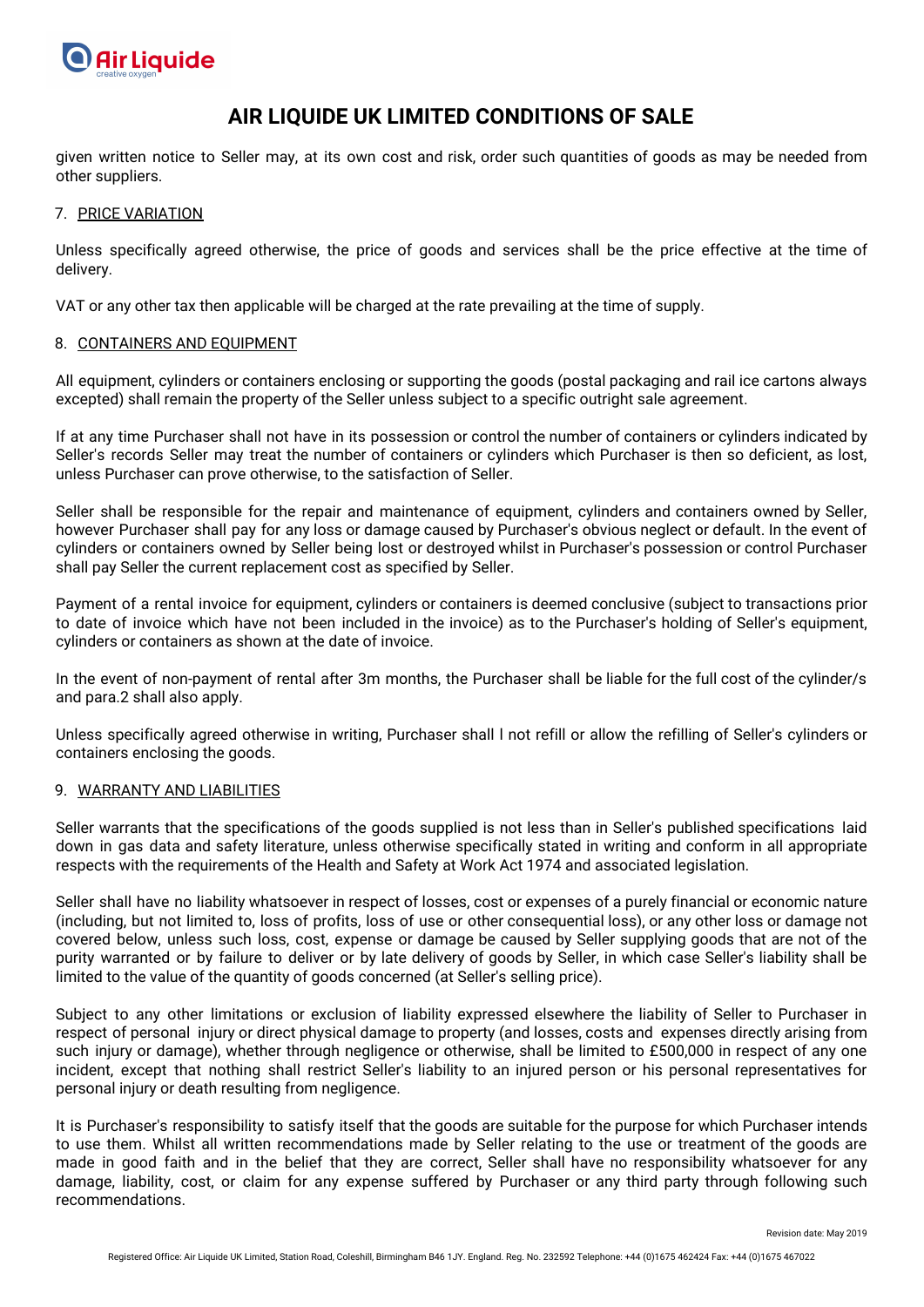

Advice on safety, storage and the use of goods is available from Seller on request. If Purchaser is not already in possession of the relevant information, Seller should be notified immediately.

## 10.SPECIFICATION VARIATIONS

Seller reserves the right to alter the specification of any goods without prior reference to Purchaser, provided that the goods comply in all other known respects with Purchaser's requirements.

Goods are manufactured and supplied under a quality system approved to BS5750 Part II/ISO 9002

### 11.TRADE MARKS/PATENTS

The supply of goods by Seller shall not confer any right upon Purchaser to use any Seller's trade mark without prior written consent of Seller and at all times such trade mark shall remain the property of Seller. Neither does it imply any right to use any Sellers' patent of any indemnity infringement of third party patents.

### 12.RESALE OF GOODS

Goods shall not be resold in Seller's cylinders, or containers enclosing, containing or supporting the goods.

### 13. ASSIGNMENT

Purchaser shall not, without Seller's written consent, assign or transfer or purport to assign or transfer the contact to which these Conditions relate or the benefit thereof to any other person whomsoever.

## 14.INDULGENCE

No indulgence of forbearance extended to Purchaser shall limit or prejudice any right or claim available to Seller.

#### 15.CANCELLATION

If Purchaser shall fail to make any payment when it becomes due or shall enter into any composition or arrangement with its creditors, or if being incorporated company shall have a receiver appointed or shall pass a resolution for winding-up or Court shall make an Order to that effect, or if not being an incorporated company, shall have a receiving order made against it or if there shall be any breach by Purchaser of any of the terms or conditions hereof, Seller may defer or cancel any further deliveries and treat the contract of which these Conditions form part as determined but without prejudice to its right to any unpaid purchase price of goods and to damages for any loss suffered in consequence thereof.

If Seller ceases for any reason to supply goods to Purchaser, seller may on demand retake possession of any Seller's property.

#### 16.PAYMENT

Purchaser shall pay all invoices rendered by Seller by the thirtieth day following date of invoice.

# 17.OPERATION OF LAW

These Conditions shall be constructed and the rights of the parties hereto shall be regulated by the law of England.

# 18.PERSONAL DATA

Any personal data collected by Air Liquide will be stored securely and will only be used for lawful business purposes. Personal data may be shared with third parties where the third party has been engaged to process data on our behalf